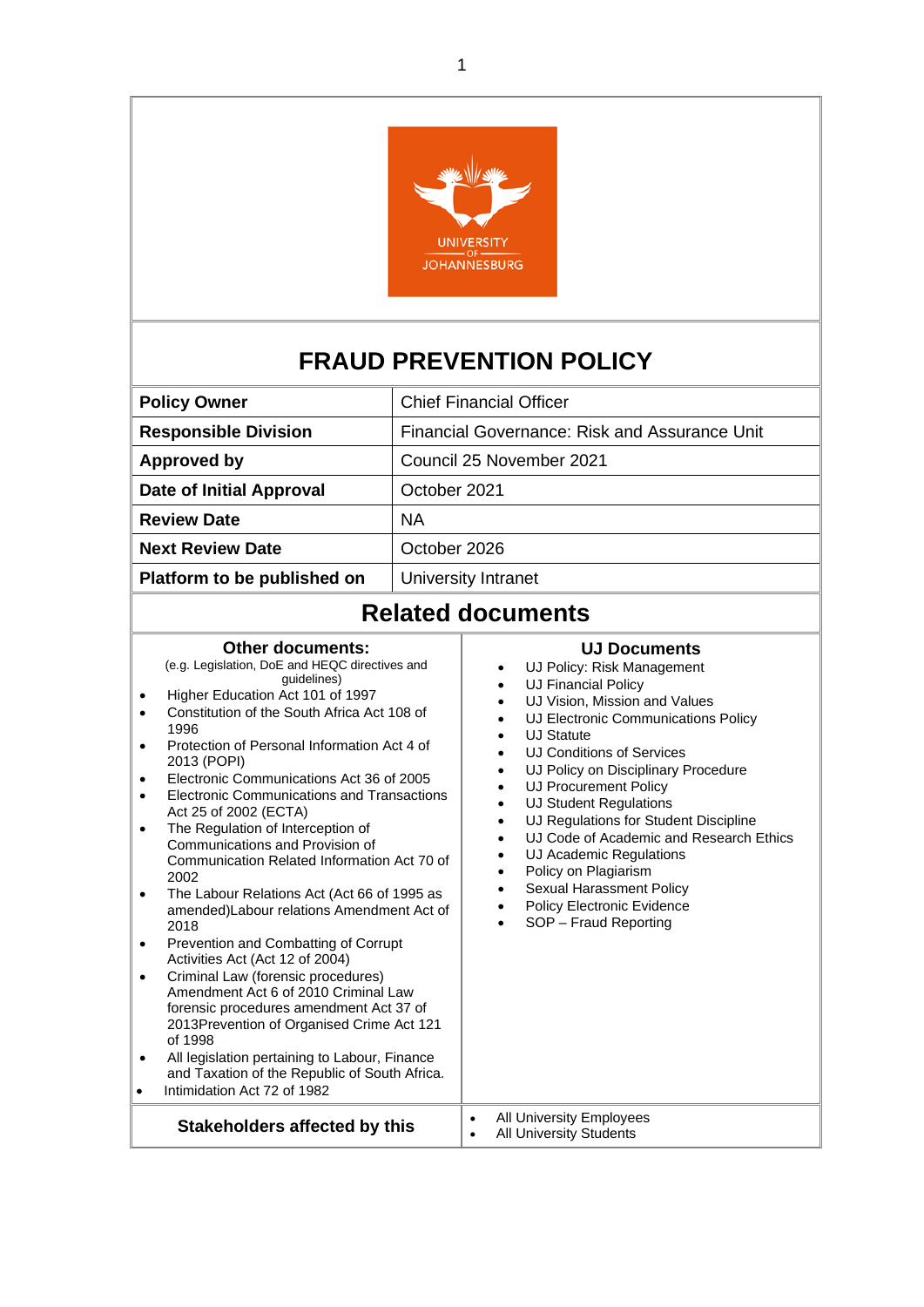| document (units and Divisions who<br>should be familiar with it): | Vendors / Suppliers and Service Providers /<br>Contractors to the University<br>All Agents acting on behalf of the University |
|-------------------------------------------------------------------|-------------------------------------------------------------------------------------------------------------------------------|
| Website address of this document:                                 | www.uj.ac.za<br>Intranet                                                                                                      |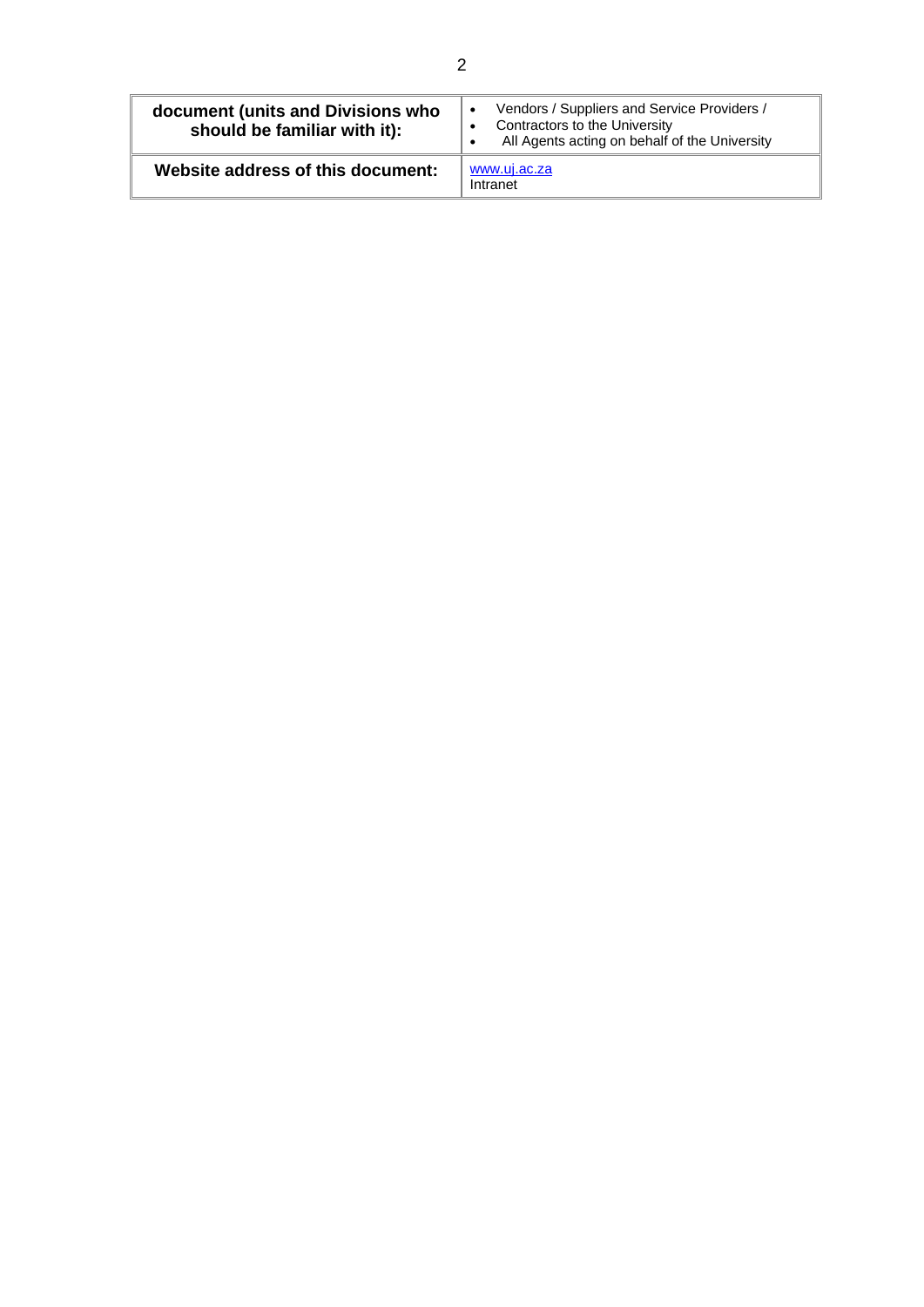### **CONTENTS**

| $1 \quad \blacksquare$ |  |
|------------------------|--|
| $2^{\circ}$            |  |
| $\overline{4}$         |  |
| 5 <sup>5</sup>         |  |
| $6\phantom{a}$         |  |
| $7^{\circ}$            |  |
| 8                      |  |
| $\overline{9}$         |  |
|                        |  |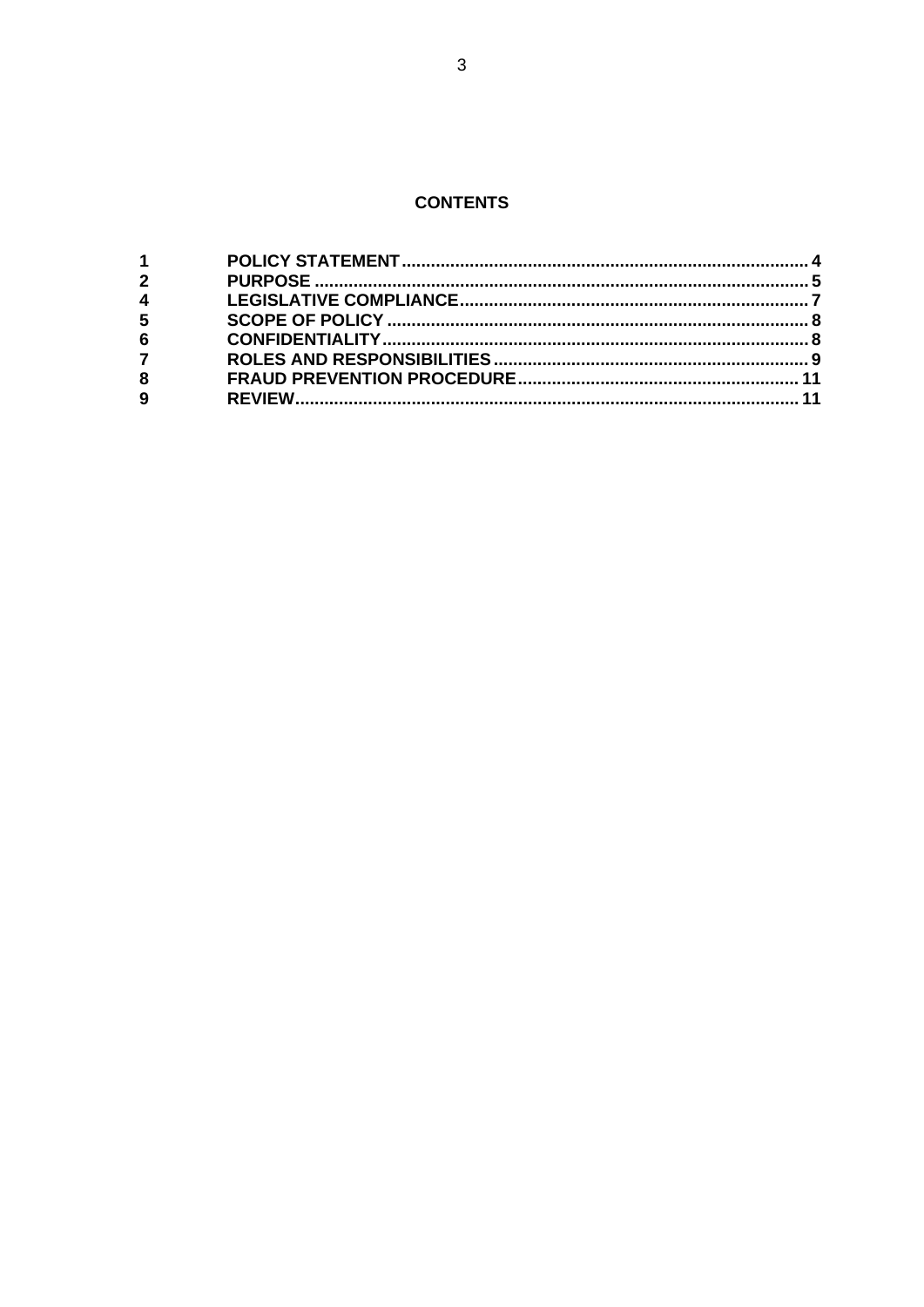#### <span id="page-3-0"></span>**1 POLICY STATEMENT**

The University of Johannesburg (UJ) considers itself as a respected and responsible corporate citizen. Together with its employees, students, prospective students and external stakeholders, they are ethically and legally bound to the principle of public accountability. Consequently, all parties have a legal and moral obligation to respect, protect, promote and fulfil all the rights enshrined in the Constitution of South Africa and to eradicate fraud, corruption and related acts of dishonesty or misconduct that may endanger the stability and security of the institution and that may contribute to the erosion and deterioration of legal, moral and ethical values.

In pursuit of its vision of being an international university of choice, anchored in Africa, UJ adopts a zero-tolerance approach to any form of fraud, corruption and related acts of dishonesty or misconduct amongst its employees, students, prospective students and external stakeholders. UJ is committed to compliance with the law as provided for in the Constitution of South Africa. It adopts and applies policies and procedures to give effect to the law within the UJ context.

This policy governs the prevention, detection, investigation of and reporting on suspected fraud, corruption and related acts of dishonesty or misconduct. In particular, the policy seeks to give effect to the provisions of the *Protected Disclosures Act*, 26 of 2000 (as amended) and the *Prevention and Combatting of Corrupt Activities Act* 12 of 2001 (as amended) and related rules and principles of the common law.

An anti-fraud culture, aligned with heightened awareness of internal controls and indicators of suspected fraud, corruption and related acts of dishonesty or misconduct helps ensure that the University continues to protect its assets and its disbursements of public funds.

This policy should be read with and applied in conjunction with related Human Resources, Finance and Student Services policies and procedures, and with the *Fraud Prevention Procedure.*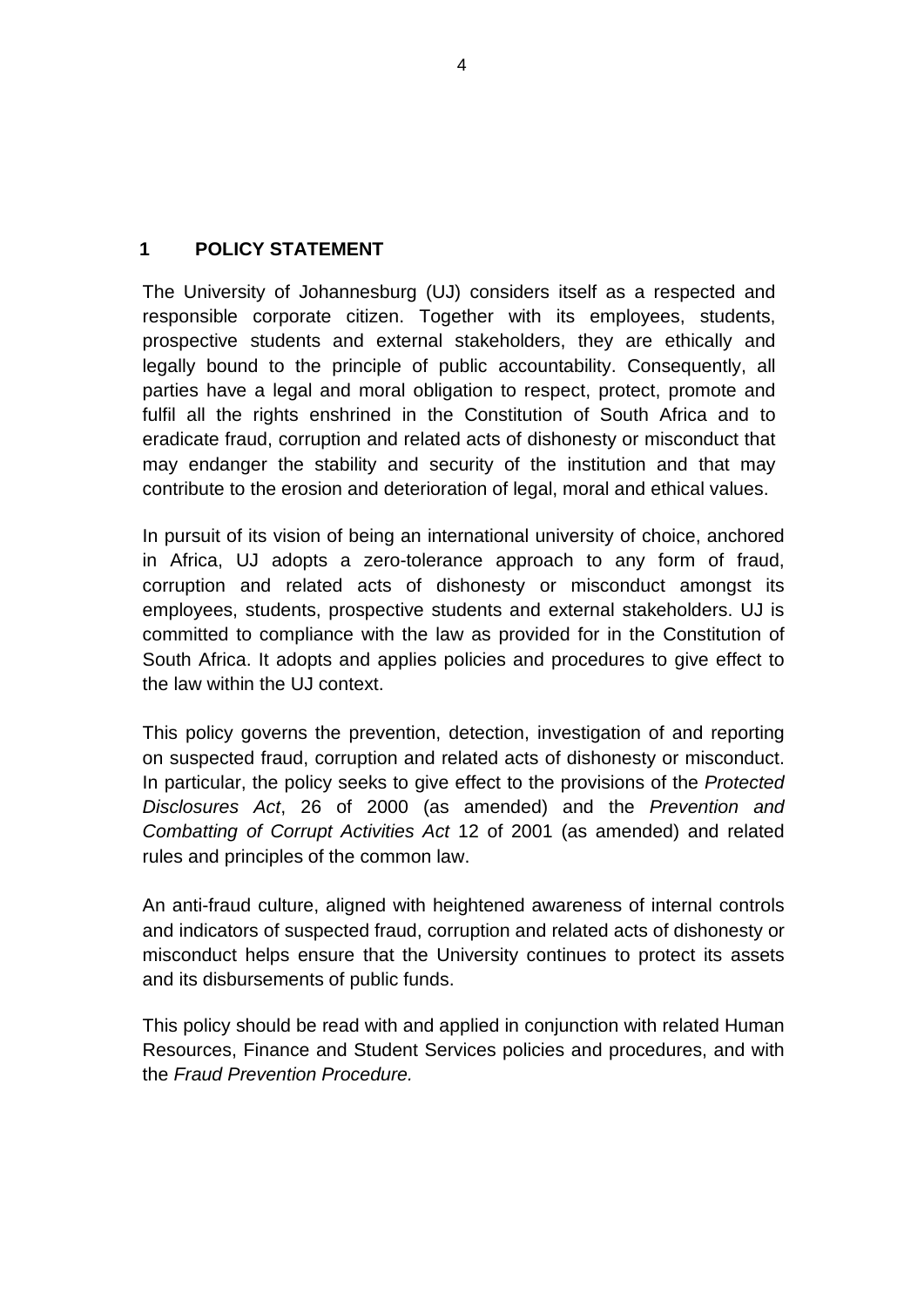#### <span id="page-4-0"></span>**2 PURPOSE**

- **2.1** The purpose of this policy is to establish rules, principles and procedures for the prevention, detection and investigation of and reporting on suspected fraud, corruption and related acts of dishonesty or misconduct of employees, students, prospective students and external stakeholders of UJ
- **2.2** The aims of the policy are therefore as follows:
- (i) To formalise the University's zero-tolerance approach to fraud, corruption and related acts of dishonesty or misconduct;
- (ii) To encourage the maintenance of the highest standards of ethical and professional conduct and responsibility by employees, students, prospective students and external stakeholders;
- (iii) To achieve the highest levels of business integrity through sound corporate governance, internal controls and transparency;
- (iv) To reduce the University's (and its employees') exposure to:
	- Financial loss;
	- Litigation;
	- Reputational damage;
- (v) To reinforce existing systems, policies and procedures aimed at deterring and preventing fraud, corruption and related acts of dishonesty or misconduct;
- (vi) To provide assurance those employees, students, prospective students and external stakeholders are protected against reprisal or victimisation for disclosing suspected fraud, corruption and related acts of dishonesty or misconduct in good faith.
- (vii) To implement principle of prevention, detection, investigation of, reporting on fraud, corruption, and related acts of dishonesty or misconduct provides a sound foundation for the protection of innocent parties.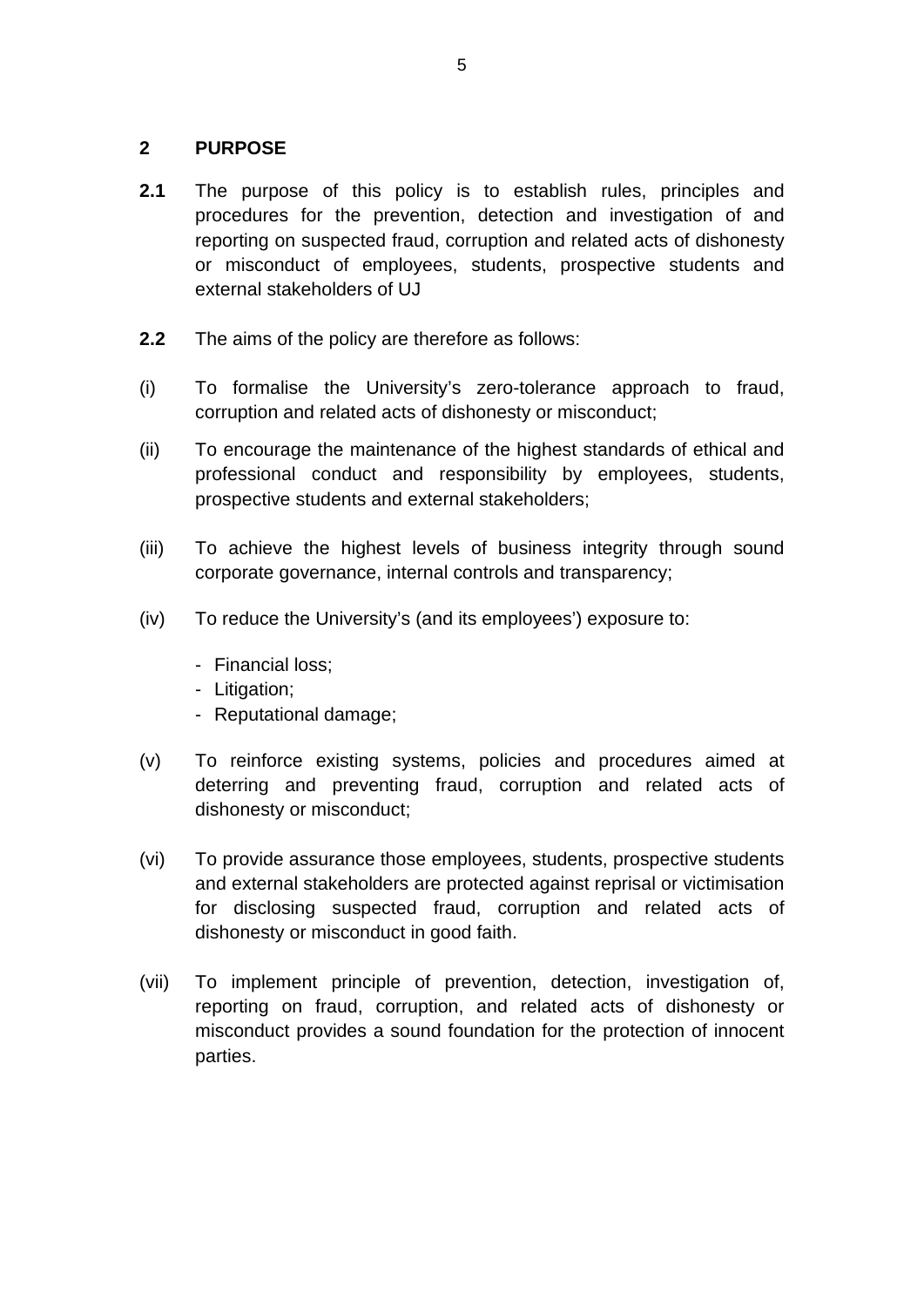(viii) The process includes taking appropriate action against offenders, the referral of persons to law enforcement agencies for possible criminal prosecution and the recovery of assets.

#### **3 DEFINITIONS**

The following definitions apply to terms used in this policy:

"**corruption**", as provided for in section 3(3) of the *Prevention and Combatting of Corrupt Activities Act* 12 of 2004 ("PRECCA"), occurs when a person accepts a gratification from another or gives a gratification to another with the intention to influence the receiver to act in such a way as to amount to an unlawful exercise of duties.

"**disclosure**", in accordance with section 1(I) of the *Protected Disclosures Act* 26 of 2000 and for purposes of this Policy, means the disclosure by an employee, student or external stakeholder of the University of Johannesburg of any information about the actions of the University or of an employee of the University, which the employee, student or external stakeholder reasonably believes directly concerns:

- (i) the commission, or potential commission, of an offence; or
- (ii) the failure, or potential failure, to comply with a legal obligation; or
- (iii) an actual or potential miscarriage of justice,

Unless such disclosure is a criminal offence.

"**Employee**" means a person appointed by the University of Johannesburg on a full-or part-time or permanent or temporary basis, whether for remuneration or otherwise.

"**external stakeholder**" means any person who is an independent contractor, agent, client, postdoctoral fellow or emeritus professor or alumnus of or consultant for the University of Johannesburg or who otherwise serves in an advisory capacity, whether for gain or not, to or who has a business relationship with the University of Johannesburg.

"**Fraud**" means the unlawful making of a misrepresentation with the intention to defraud to the actual or potential prejudice of another person(s), and "**fraudulent**" has a similar meaning.

"**gratification**", as provided for in section 1 "gratification" of PRECCA, means any financial or other benefit with a financial value, or the prevention of a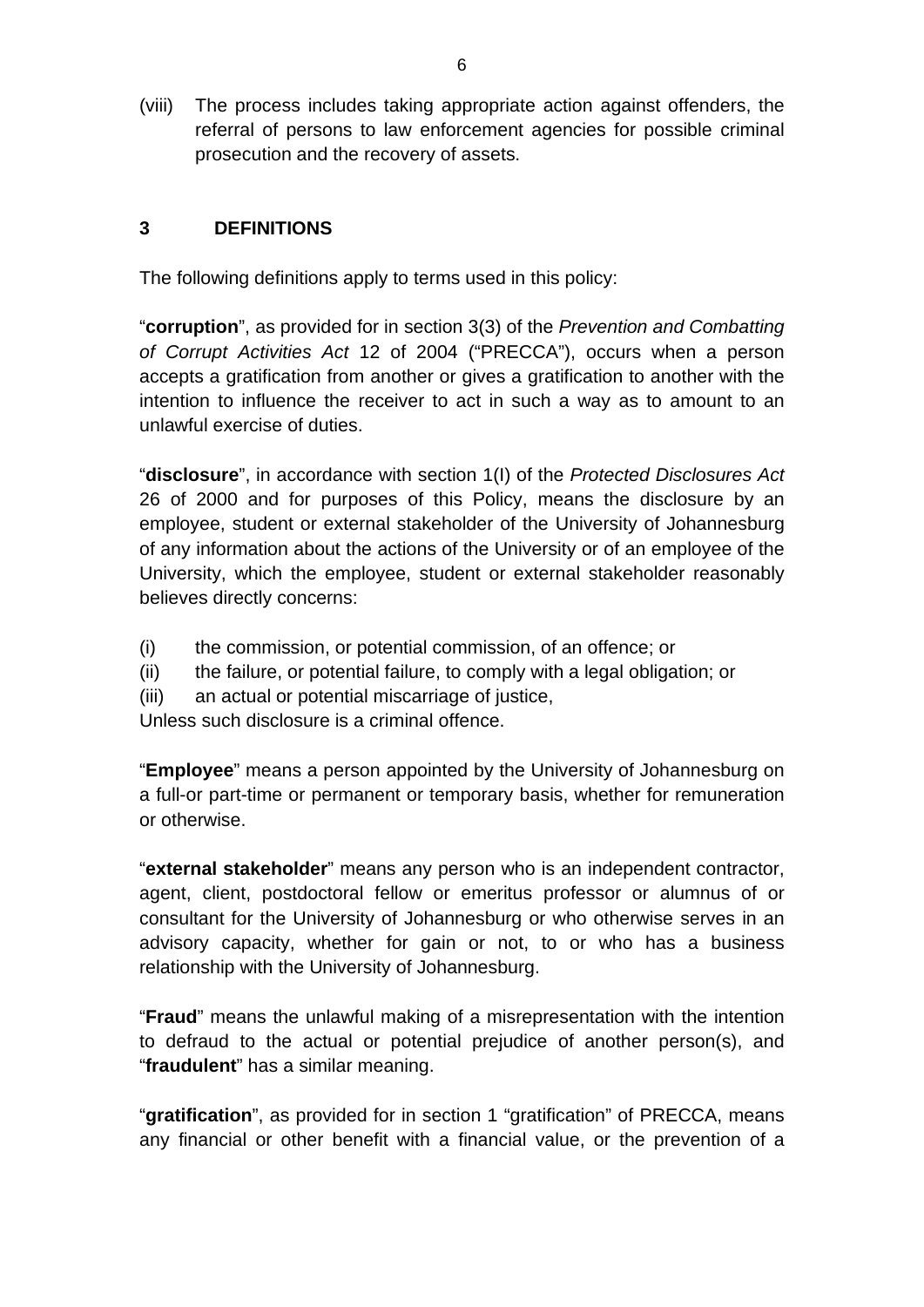financial loss or other benefit with a financial value, or any employment or contract of services, or any status or honour, or any other favour or benefit or aid with a financial value.

"**occupational detriment**", as provided for in section 1 "occupational detriment", means disciplinary action, suspension, harassment, intimidation, transfer against an employee's will, refusal to transfer or promote, disadvantageous change to terms of employment, denial of appointment, refusal of a reference or provision of an adverse reference, or the threat of any such actions.

"**related acts of dishonesty**" means any unlawful acts that are not fraud or corruption, but are committed by a person in a manner intended to deceive another or the University to that person's financial or other benefit or to another's or the University's financial or other loss, and includes:

- (i) crimes such as extortion, forgery, uttering, theft and theft by false pretences;
- (ii) violations of the University's Conditions of service;
- (iii) misappropriation of the assets of the University and of external stakeholders;
- (iv) profiteering based on inside knowledge of the University's activities;
- (v) providing confidential information of the University to others;

"**Related acts of misconduct**" means unlawful acts committed by a person which causes that person financial benefit or causes another or the University financial loss and which, though not committed with the intention to deceive, are committed in a grossly negligent manner.

"**Student**" means any person registered as a student at the University of Johannesburg and "**prospective student**" means any person who actively seeks to be registered as a student at the University of Johannesburg.

#### <span id="page-6-0"></span>**4 LEGISLATIVE COMPLIANCE**

- **4.1** In accordance with the intent and provisions of Prevention and Combating of Corrupt Activities Act 12 of 2004 (PRECCA), the University is committing itself to:
- (i) Promotes the eradication of criminal and other unlawful conduct;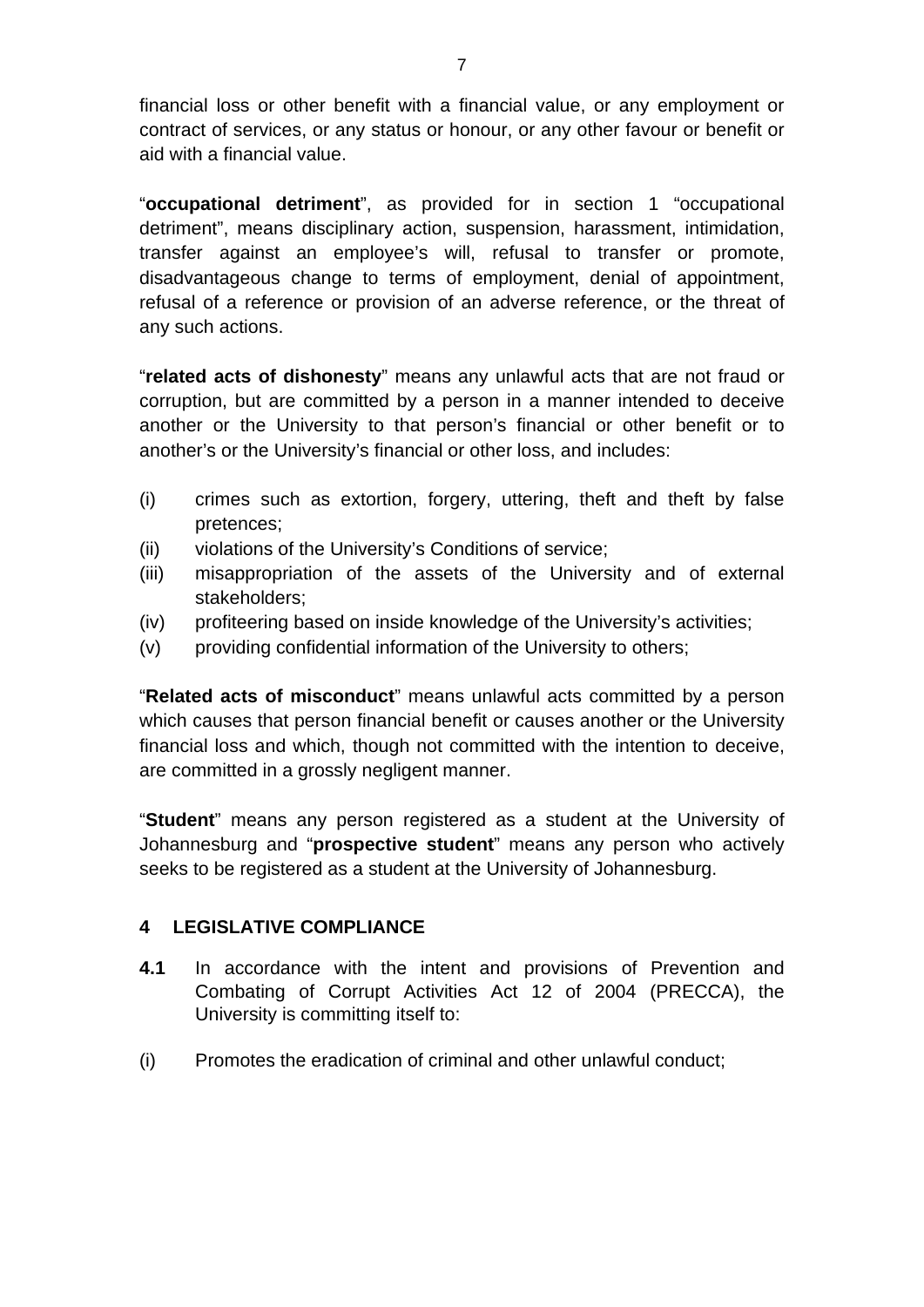- (ii) Provides a consistent approach to the prevention, detection and investigation of and reporting on fraud, corruption and related acts of dishonesty or misconduct;
- (iii) Constantly improves its ability to identify criminal activities, including syndicated/organised criminal activity targeting the University; and
- (iv) Promotes a fraud prevention culture through regular training, awareness campaigns and communication to employees, students and its external stakeholders.
- **4.2** In accordance with the intent and provisions of the Protected Disclosures Act 26 of 2000, the University:
- (i) promotes a culture of responsible disclosure by employees, students and external stakeholders of information related to suspected fraud, corruption and related acts of dishonesty or misconduct without fear of reprisal;
- (ii) protects employees, students and external stakeholders who disclose suspected fraud, corruption and related acts of dishonesty or misconduct against occupational detriment;
- (iii) Provides procedures for employees, students and external stakeholders to disclose information on suspected fraud, corruption and related acts of dishonesty or misconduct in a responsible manner.

#### <span id="page-7-0"></span>**5 SCOPE OF POLICY**

- **5.1** This policy applies to employees, students and external stakeholders of the University.
- **5.2** The Vice-Chancellor, in consultation with the Management Executive Committee of the University, retains the right to determine whether a matter disclosed in terms of this policy warrants an investigation and, if so, what the scope and nature of the investigation will be.

#### <span id="page-7-1"></span>**6 CONFIDENTIALITY**

- **6.1** All information pertaining to fraud, corruption and related acts of dishonesty or misconduct is confidential.
- **6.2** Investigations conducted in terms of this policy are conducted in a confidential manner. Information made available in the course of such an investigation will only be disclosed to persons who have a right to such information.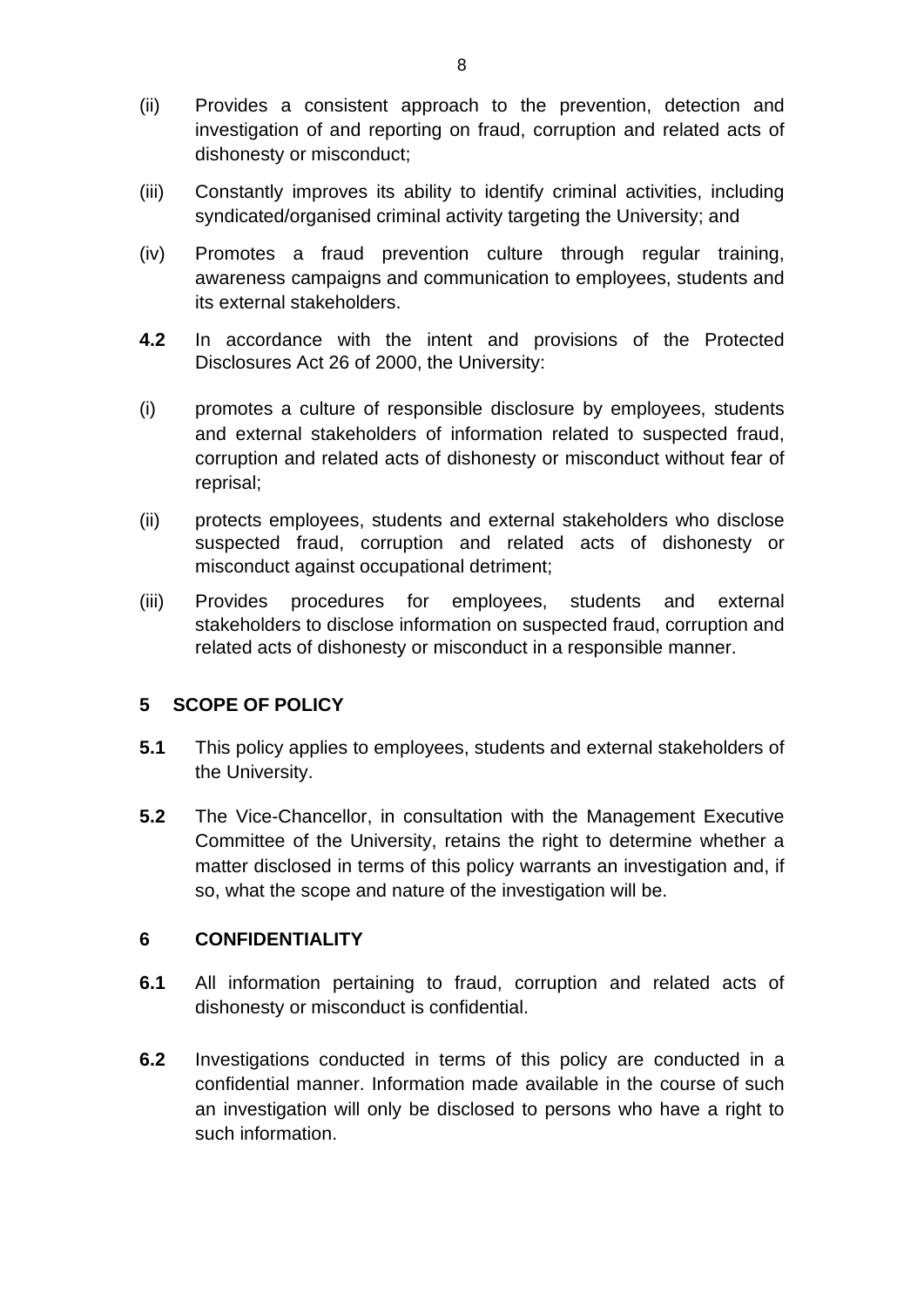**6.3** No-one may provide information on suspected fraud, corruption and related acts of dishonesty or misconduct to the printed media, electronic media, whether social or traditional, or broadcast media without the express permission of the Vice-Chancellor and with the knowledge of implicated in an investigation in terms of this policy.

#### <span id="page-8-0"></span>**7 ROLES AND RESPONSIBILITIES**

- **7.1** The UJ Council is overall accountable for fraud risk management. This responsibility is delegated to the Council's Audit and Risk Committee. The Audit and Risk Committee executes this function based on reports submitted by the Management Executive Committee and independent reviews submitted by internal and forensic auditors.
- **7.2** *Council* exercises governance over fraud risks by:
	- (i) Setting an appropriate "tone at the top",
	- (ii) Obtaining a clear understanding of existing fraud exposures,
	- (iii) Maintain oversight of Fraud Risk Management,
	- (iv) Approve the Policy and subsequent changes to it;
	- (v) Oversee the internal control systems are in place and functioning optimally.
- **7.3** The *Audit and Risk Committee* of Council shall: .Exercises its management of fraud risk by the following means:
	- (i) approving a Fraud Prevention Policy and Procedure;
	- (ii) monitors compliance with the policy and procedure;
	- (iii) ensures that appropriate mitigation strategies are in place;
	- (iv) confirms to Council the execution of fraud risk management in terms of the policy and procedure;
	- (v) Reports to Council on unmitigated fraud risks and inadequate control systems.
- **7.4** The *Management Executive Committee* reports to the Audit and Risk Committee of Council on fraud risks. It exercises its functions in respect of fraud risks as follows:
	- (i) It provides assurances to the Audit and Risk Committee as it determines that the University has appropriate fraud risk management processes in place;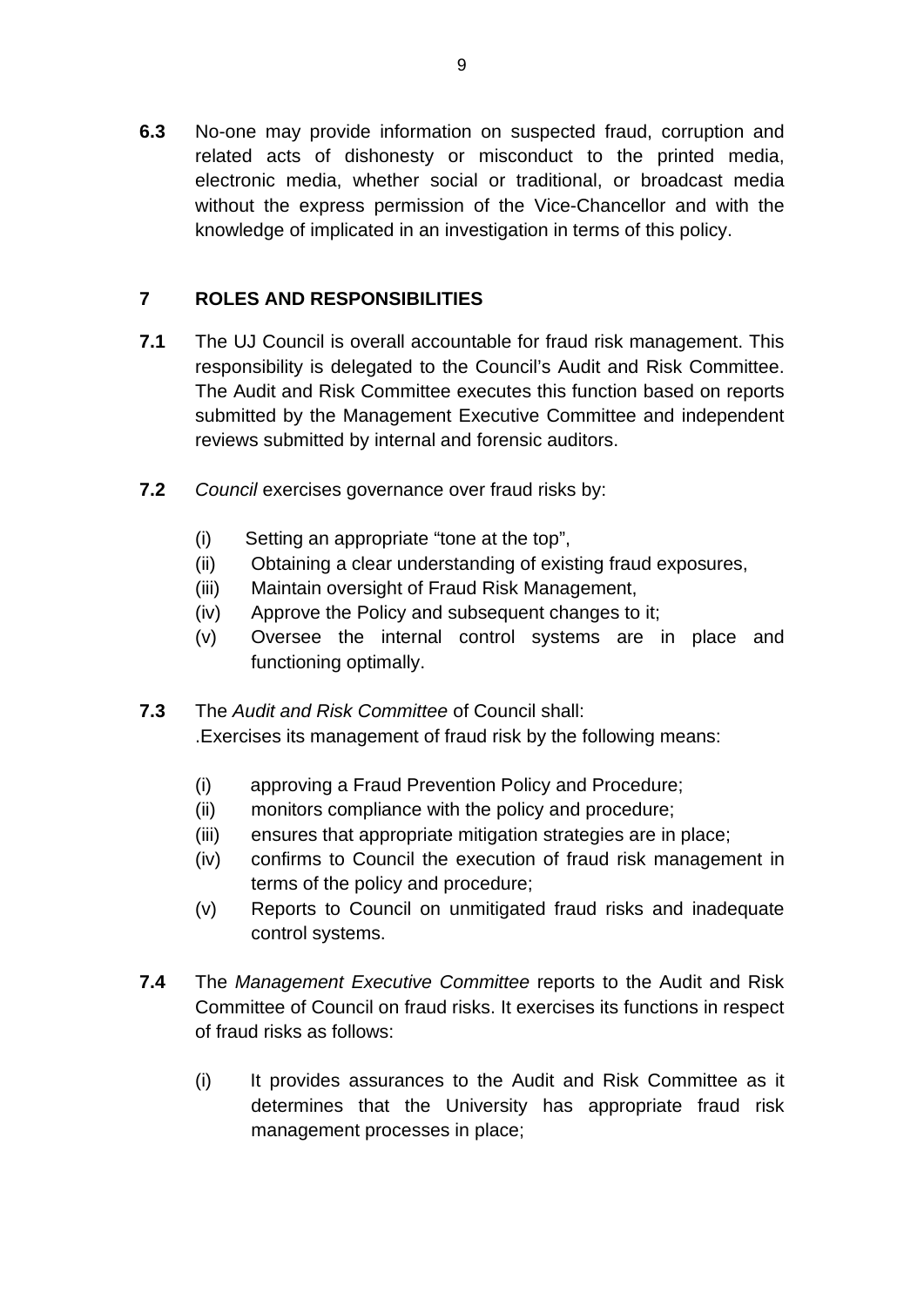- (ii) it monitors and oversees fraud risk management in the University as determined by the Audit and Risk Committee; and
- (iii) Ensures that the evaluation of and reporting on fraud risks in the University is consistently applied to facilitate comparability within the University.
- **7.5** The *Risk Management Committee* assists the Management Executive Committee with fraud risk management in the University. It exercises its responsibilities as follows:
	- (i) It develops and regularly reviews a fraud prevention strategy and accompanying policies and procedures for the University;
	- (ii) oversees the implementation of a fraud prevention strategy in the University;
	- (iii) proactively mitigates fraud risks;
	- (iv) coordinates, through the Office of the Chief Financial Officer, all risk management functions and responsibilities, including disclosures in terms of this policy;
	- (v) deliberates on any matter that, in the opinion of the chairperson and other committee members, should be considered by this committee before being submitted to another committee for decision-making;
	- (vi) deals with matters referred to it by the Audit and Risk Committee of Council or by the Management Executive Committee; and
	- (vii) Monitors the effectiveness and efficiency of fraud risk management in the University.
- **7.6** *Senior executives and line managers* in each faculty and division are accountable for fraud risk management in the work environments for which they are responsible. This includes responsibility for implementing and monitoring fraud prevention procedures and integrating within the operational management of their line function responsibilities. They manage fraud risk as follows:
	- (i) Acting with propriety in the use of University funds and other resources, including third-stream income funds and external private or public funds received, be it in the handling of cash or other payment systems, the issuing of receipts or in financial dealings with students and external stakeholders; and
	- (ii) Being alert to unusual events or transactions that may be indicators of suspected fraud, corruption and related acts of dishonesty or misconduct.